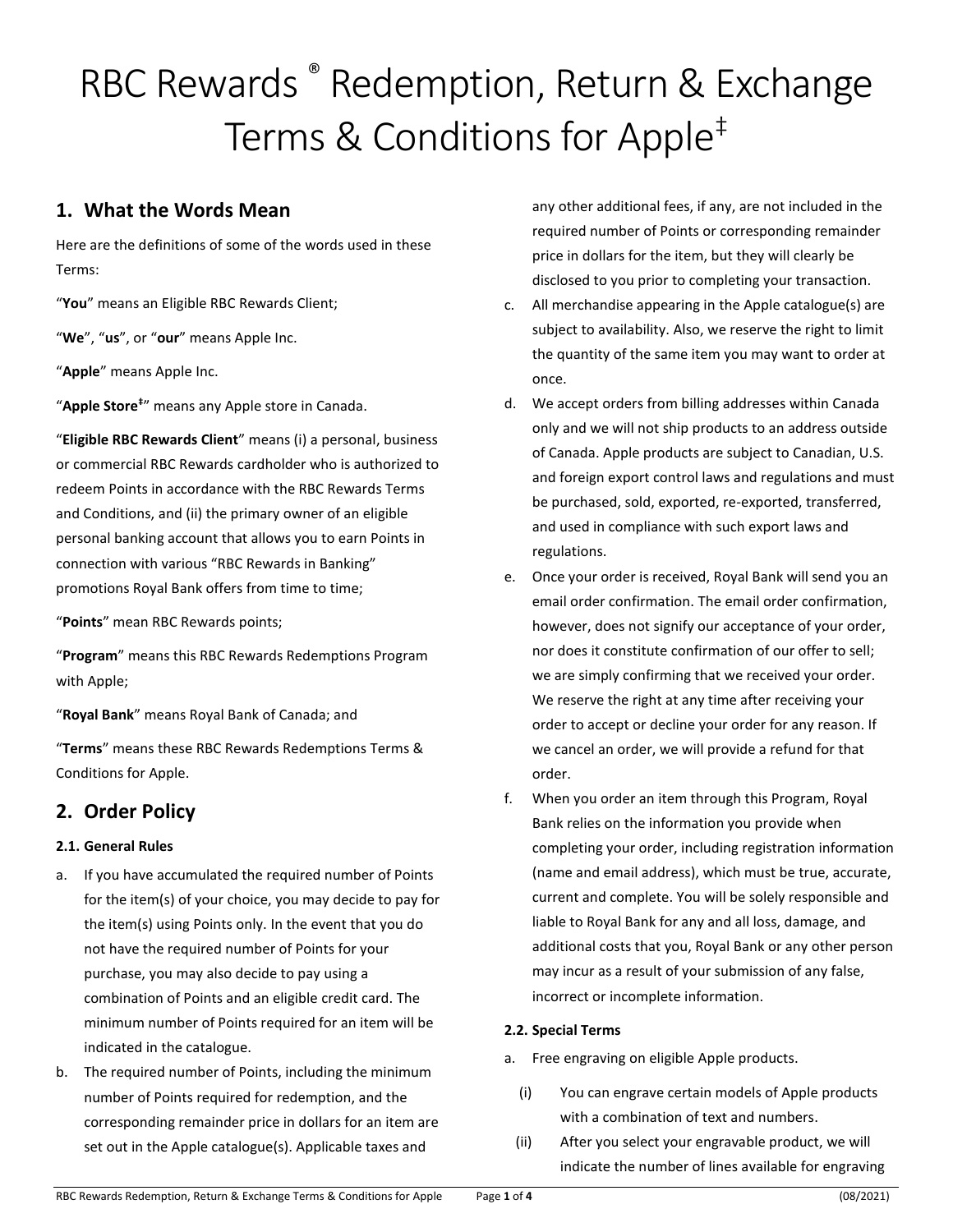for the item you selected. You are responsible to ensure that everything is spelled correctly.

- (iii) Engraved items cannot be returned. If you change your mind on the purchase of an engraved item, you may be able to cancel your item if your item has not yet shipped but this is not guaranteed. If you have questions about cancellations, please contact Royal Bank at 1-800-769-2512.
- b. AppleCare‡

You can buy an AppleCare Protection Plan or AppleCare+ in Apple Stores or online at

<https://www.apple.com/ca/support/products/> only within 60 days of your device purchase for your eligible Apple product. Read the AppleCare page to learn more about adding extra protection to your Apple device.

## **3. Shipping and Delivery**

- a. We only offer standard shipping on all available items, which is free on all items.
- b. As soon as your item(s) have shipped, Royal Bank will send you a shipment notification email that includes your carrier and, if available, a carrier tracking number. That notice is Royal Bank's acceptance of your order. If you ordered multiple items, you may receive separate tracking information for each item.
- c. Items ship as they become available. If there is a delay in shipping your item, Royal Bank will send you a notification email. Since the actual delivery of your order can be impacted by many events beyond our control once it leaves the shipping facilities, Royal Bank cannot be held liable for late deliveries.
- d. In-stock orders will normally get delivered within seven (7) business days after shipping.
- e. If you have not received your shipment within ten (10) business days after receiving the shipment notification email, please contact Royal Bank at 1-800-769-2512 to have the matter investigated for you. If the investigation confirms the item(s) was delivered to you, then you will not be eligible to receive any refund for the item(s).
- f. If the tracking information indicates that your item(s) is being returned to us or has become undeliverable, please contact Royal Bank at 1-800-769-2512 so that an agent can assist in starting an investigation on your behalf.

g. If shipping information such as the apartment number or street address was incorrect when placing your order, your order may be returned to us without any delivery attempts being made. The shipment notification email from Royal Bank will indicate the carrier used to deliver your items and a carrier tracking number, if available. To avoid any additional delays, we suggest tracking your package regularly, or requesting delivery updates from the carrier through their website.

### **4. Technical Support for Apple Products**

- a. If you're having trouble with your new Apple product, please visit online Product Support or contact AppleCare Technical Support 1-800-263-3394. If you require a Proof of Purchase, contact Royal Bank at 1-800-769-2512 for assistance.
- b. If you're having trouble with a non-Apple product outside of our 14- day return policy as described below, please contact the manufacturer directly.

## **5. Return Policy**

#### **5.1. General Rules**

- a. When you receive your package, please examine it closely prior to opening the factory sealed product packaging.
- b. For all items eligible for a return, you have up to 14 calendar days from the time you receive your item(s) to initiate a return.
- c. If you are dissatisfied with an item, you can request a return by contacting Royal Bank at 1-800-769-2512.
- d. Items ineligible for a return include:
	- Engraved products
	- Opened memory
	- Opened software\*
	- Electronic Software Downloads
	- Print Products
	- Software Up-to-Date Program Products (software upgrades)
	- Apple Gift Cards
	- Apple Developer products (membership, technical support incidents, WWDC tickets)

\* You may return software after rejecting the licensing terms, provided the software is not installed on a computer. However, software that contains a printed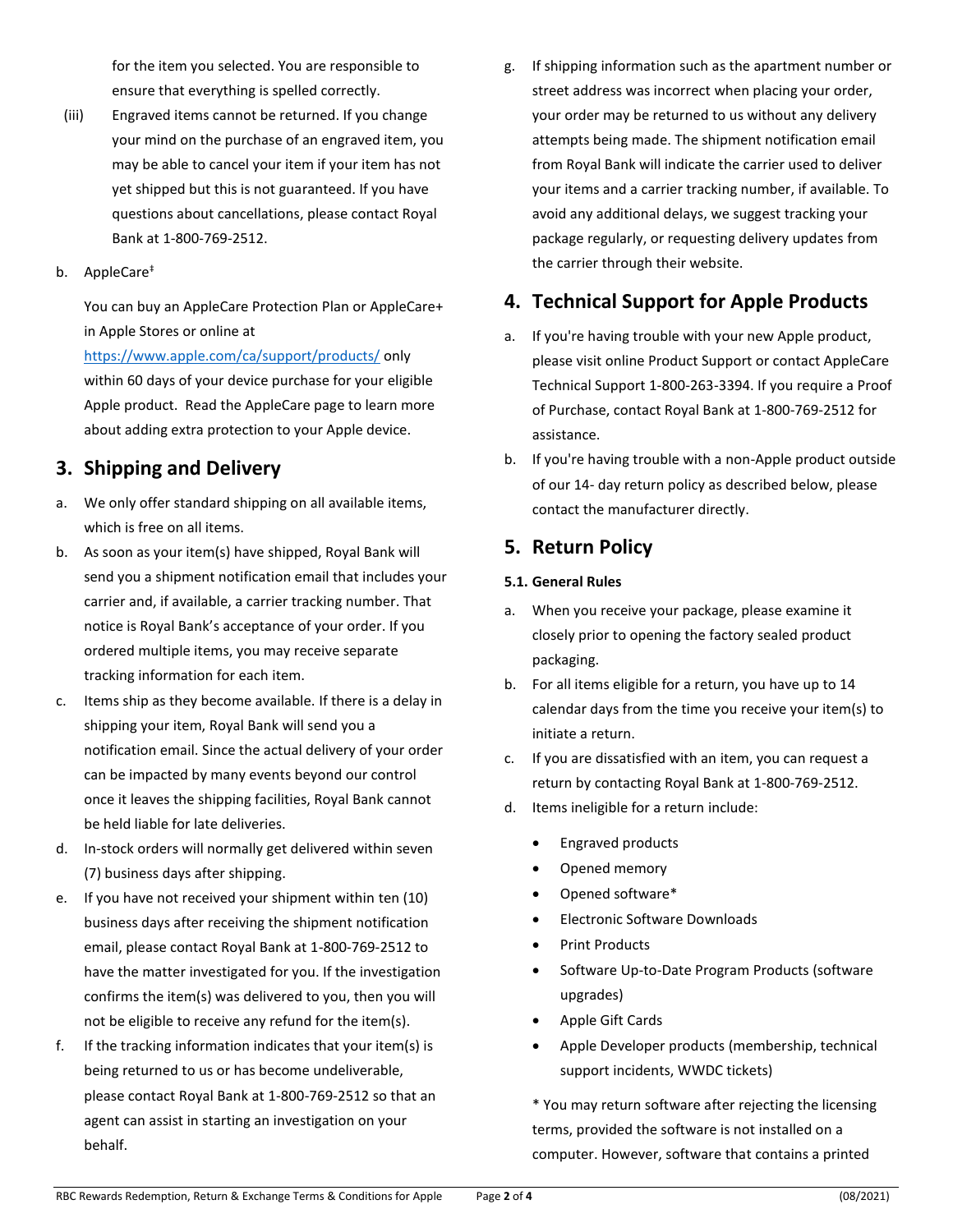software license may not be returned if the seal or sticker on the software media packaging is broken.

- e. For damaged or defective items:
	- (i) First call Apple Care at 1-800-MY APPLE (800-692- 7753) to resolve the issue directly with Apple.
	- (ii) If Apple cannot resolve the issue, you will be provided with an Apple Case ID#. The Case ID number is required when you contact Royal Bank to initiate a return request for damaged or defective item.
- f. For all returns, you will need the following:
	- The RBC Rewards order ID available by signing into [www.rbcrewards.com;](https://www.rbcrewards.com/) and
	- Original packaging and all items.
- g. All item(s) (both defective and non-defective) must be returned in their original purchase condition and with everything that formed part of the original packaging including blank warranty cards, manuals and any other item or accessory provided by the manufacturer. We provide security features to enable you to protect your product in case of loss or theft. If these features have been activated and cannot be disabled by the person in possession of the phone, the return or exchange may be refused.
- h. For your convenience, we accept returns by mail for orders that were shipped directly to you. Please contact Royal Bank at 1-800-769-2512 to find out how to make a return by mail and to request your return shipping label. Packages returned without the prescribed return shipping label will be refused. Your return shipping label is valid for 14 days from the day it is issued to you.
- i. The return shipping labels are valid only for returns shipped within Canada. Each return shipping label is coded for a specific shipment and for specific items. Please do not include items from other orders, or other items and/or shipments from the same order, in the same box, or you will not receive the correct refund.
- j. All items that you return by mail will be refunded through your original method of payment. For example, if you have paid for your item(s) using a combination of both Points and a credit card, a refund will be applied to your credit card account and the Points will be credited back to your Points account.
- k. If you were charged an environmental handling fee with your purchase, the fee will be refunded as well, along with the cost of the item(s).
- l. If you have received the wrong item and would like to return it, please contact Royal Bank at 1-800-769-2512 within 14 days of receipt. You will have to return the wrong item and place a new order.

#### **5.2. iPhone and iPad Returns — Wireless Service Cancellation**

Wireless carriers have different service cancellation policies. Returning your iPhone or iPad may not automatically cancel or reset your wireless account; you are responsible for your wireless service agreement and for any applicable fees associated with your wireless account. Please contact your provider for more information.

### **6. Order Cancellations**

- a. If the item(s) on your order are not yet shipped (or being prepared for shipment), you may be able to cancel an item or the entire order. We will attempt to cancel the order on your behalf although it is not guaranteed. It is important you make your cancellation as soon as possible because once an order is processed and is ready to be shipped, it cannot be cancelled. In that case, you can always return the item as per the appropriate return policy outlined in these Terms.
- b. A cancellation request must be initiated through Royal Bank by calling 1-800-769-2512 during regular business hours.
- c. If an order is cancelled, notification will be sent to you by email.
- d. If your Points have been deducted and/or your credit card has already been charged prior to cancellation of your order, we will credit your Points back and/or issue a credit to your credit card account if one was used for the redemption within 5 business days.

# **7. Errors or Misprints on the Catalogue(s)**

- a. How we fix errors depends on the nature of the error. If we find that a product description on the catalogue(s) is incorrect, for example, we`ll correct it.
- b. While we take steps to ensure the accuracy and completeness of product descriptions and information